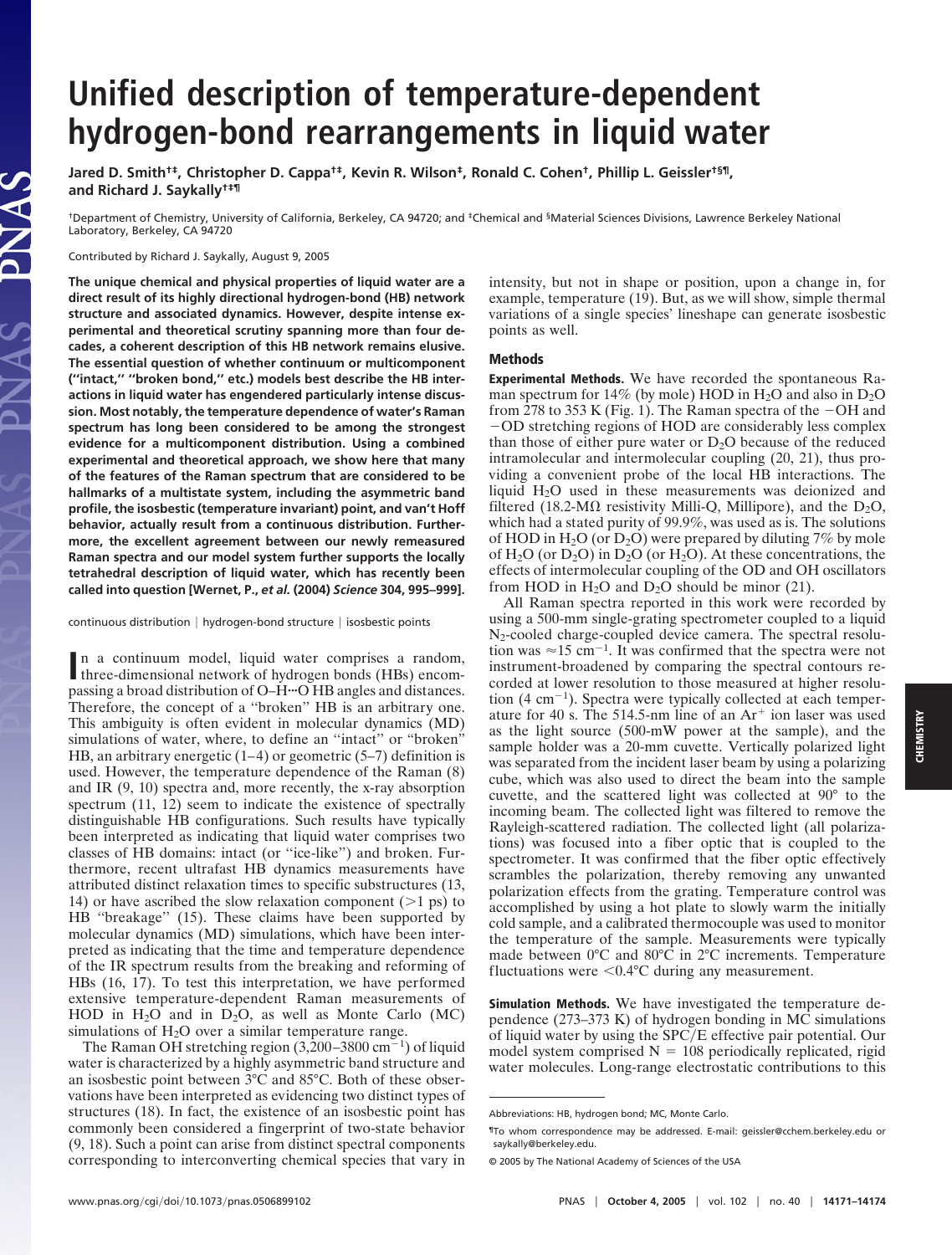

**Fig. 1.** Comparison of experimentally measured Raman spectra, and calculated electric field distributions, at similar temperatures. (*A* and *B*) Raman spectra measured for the -OD stretch of HOD in H2O (*A*) and the -OH stretch of HOD in D2O (*B*). (*C*) Distribution function for the electric field *E* experienced by the proton projected onto the OH covalent bond.

potential were computed by using the Ewald summation. The Metropolis MC algorithm was used to sample configurations from isothermal-isobaric ensembles at 1 atm of pressure and temperatures ranging from 278 to 373 K in 5-K increments. At each temperature,  $10^5$  N moves were performed to equilibrate the system, and data were collected over runs of  $10^6$  N MC moves. Errors are reported as twice the standard deviation from four independent runs at each temperature. We have restricted our attention to classical, time-independent averages, for which atomic masses are irrelevant. The results, therefore, apply equally well to HOD in  $D_2O$  and DOH in  $H_2O$ . Our results also apply to the statistical mechanics of pure  $H_2O$  and  $D_2O$ , but the connection with vibrational spectroscopy is much looser in these cases. The collective nature of vibrational modes in isotopically pure liquids prohibits a simple description in terms of local order parameters.

## **Results and Discussion**

To explore the molecular significance of the temperaturedependent Raman spectrum, we have calculated the electric field (*E*) exerted on the proton by all surrounding molecules projected onto the OH covalent bond (Fig. 1*C*). It has recently been shown that the local electric field is closely related to the IR (22, 23) and Raman (23) spectra of the OH stretch. The strong resemblance of *p*(*E*) to the measured Raman spectra (Fig. 1) verifies that *E* accurately describes the influence of aqueous environments on the vibrational frequency of an OH(OD) oscillator. It further implies that inhomogeneous broadening determines basic features of these lineshapes.

The -OH and -OD Raman spectra, as well as the electric field distributions shown in Fig. 1, exhibit a clear isosbestic point at  $\omega^* \cong 3{,}480 \text{ cm}^{-1}, \ \omega^* \cong 2{,}570 \text{ cm}^{-1}, \text{ and } E^* \cong -1.5 \text{ V/A},$ respectively ( $\omega^*$  denotes the position of the isosbestic point). Although superficially suggestive of two-state behavior, and almost universally interpreted this way, the phenomenon results simply from the local nature of the order parameters probed (OH/OD oscillator frequency and electric field) and the limited temperature range in question ( $\approx 0-100$ °C). In fact, the distribution  $p(x)$  of any order parameter x is invariant to a limited change in temperature wherever the derivative

$$
\frac{\partial p}{\partial T}\bigg|_x = \frac{p(x, T)}{k_\mathrm{B} T^2} \left[ \langle U \rangle_x - \langle U \rangle \right]
$$

vanishes. Here, U is potential energy and  $\langle \ldots \rangle$  denotes a thermal average. Similarly,  $\langle \ldots \rangle_x$  denotes a thermal average over the restricted set of configurations for which *x* has a specified value. We have confirmed by simulation of our model system that  $\langle U \rangle_{E^*}$  differs only slightly from  $\langle U \rangle$  at the isosbestic point over the entire temperature range examined. This behavior can explain the observed isosbestic points in the Raman and IR spectra of liquid water and very likely underlies the observed isosbestic point in the IR (24) and Raman (25) spectra of liquid methanol as well. In fact, a thermal distribution of harmonic oscillators exhibits an isosbestic point at the expected position. Therefore, the widespread assumption that an isosbestic point unambiguously implies two distinct populations of bonded and nonbonded absorbers is incorrect.

To establish a direct connection between the spectroscopy, the local electric field, and the HB structure, we have calculated the distribution of HB distortions  $(r_{OH})$ . We have defined  $r<sub>OH</sub>$  as the distance from a hydrogen to the nearest (but not covalently bound) oxygen atom within a cone of width  $\pi/3$ (Fig. 2*A*). This distribution provides a one-dimensional order parameter that is sensitive to fluctuations in both HB distance and angle. The calculated distributions of HB interactions  $p(r_{\rm OH})$  also show a clear isosbestic point, indicating that  $\langle U \rangle_{r^*}$  –  $\langle U \rangle$  varies only weakly with temperature. The correlation between  $E$  and the HB order parameter  $r_{OH}$  is shown explicitly in their joint probability distribution function (Fig. 2*B*). The electric field experienced by the proton (*E*) varies strongly for small distortions ( $r_{\text{OH}}$  < 2.2 Å) but exhibits little additional change for larger distortions. Therefore, the distribution of distorted HBs experience only a small range of electric fields, resulting in the observed shoulder in  $p(E)$ . This argument can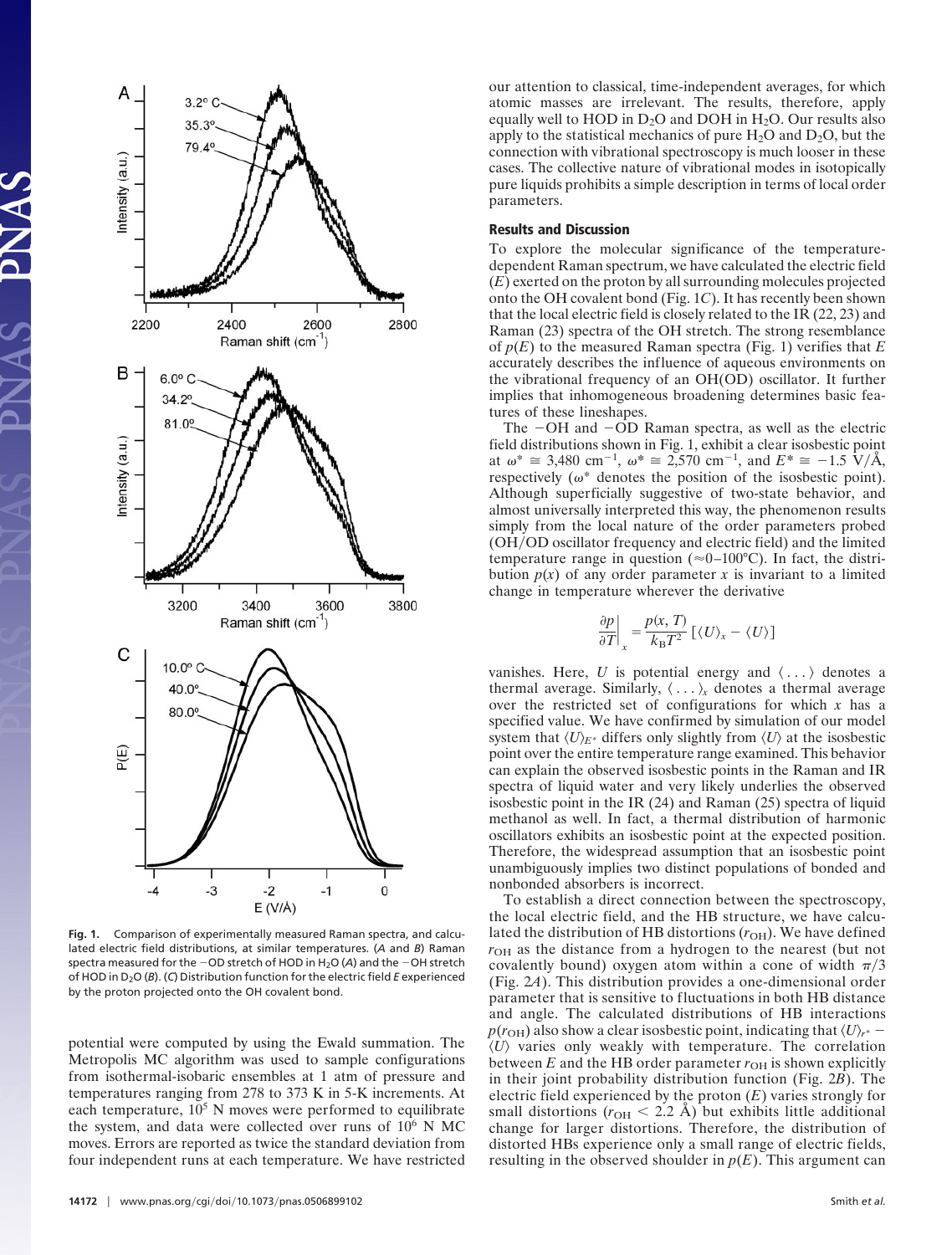

**Fig. 2.** Plots of the calculated HB distortions and their correlation with the calculated electric field. (A) Distribution functions for HB distortions ( $r<sub>OH</sub>$ ) at several different temperatures. (*B*) Contour plots of the joint distribution function of  $r_{\text{OH}}$  and *E* at 298 K. Contour colors mark the decay of the distribution, with violet representing highest probability density and red representing lowest probability density. Points on the outermost contour are 22 times less probable than those on the inner contour. The local electric field varies only weakly as a function of HB distortion for molecules with  $r_{OH}$  > 2.2 Å resulting in the observed shoulder in *p*(*E*).

be extended to explain the shoulder observed in the measured Raman spectrum, which has typically been assigned to a distinct population of broken HB configurations.

Furthermore, for any given value of  $r_{OH}$  (or *E*) in the domain of Fig. 2, we have found that the shape of  $\delta U(r_{\text{OH}}) = \langle U \rangle_r$  - $\langle U \rangle$  [or  $\delta U(E)$  equivalently defined] is nearly independent of temperature.  $\delta U(r_{\text{OH}})$  (Fig. 3) thus acts as an effective energy function for HB distortion. Its single minimum and featureless rise with increasing  $r<sub>OH</sub>$  strongly support a continuum, rather than two-state, picture of HB fluctuations. The shape and magnitude of  $\delta U(r_{\text{OH}})$  is largely determined by interactions between the donor molecule and the adjacent molecule that accepts a (perhaps strongly distorted) HB (shown in Fig. 3). HB strain is therefore primarily opposed by forces between this pair. More collective effects are apparent in the energy of large distortions  $(r_{\text{OH}} > 2.25 \text{ Å})$ , which is noticeably lower than the corresponding pair energy. This stabilization arises from interaction of the HB acceptor with other nearby molecules. Overcoordination (five or more neighbors in the first solvation shell) of the HB acceptor is common among structures with  $r_{\text{OH}} > 2.25$  Å. Distorting one HB of an overcoordinated molecule evidently allows compensatory strengthening of others.

The weak temperature dependence of  $\delta U(r_{\text{OH}})$  also justifies a van't Hoff analysis of the distributions  $p(r_{\text{OH}})$ . Van't Hoff behavior is commonly considered an indicator of a two-state system; however, a continuous system will exhibit very similar behavior as well. A van't Hoff plot can be constructed by bisecting the ensemble at the isosbestic point *r\** and plotting the natural logarithm of the ratio of areas above and below the isosbestic point vs.  $1/T$ . The slope of such a plot yields the difference in average energy between the two subensembles: i.e.,



**Fig. 3.** Effective energy of HB distortion as a function of  $r_{OH}$  (*Inset*) computed at  $T = 298$  and 373 K. We averaged the total potential energy of our model system, within many small intervals of  $r<sub>OH</sub>$ , over a trajectory of 10<sup>6</sup> MC steps per molecule. We have isolated the contribution to this energy from pair interactions between HB donor and acceptor,  $\delta U_{\text{pair}}$ . Averages of  $\delta U_{\text{pair}}$  within small intervals of  $r_{OH}$  are shown for the same two temperatures. All functions have been shifted vertically to have a common minimum energy of zero. Error bars represent twice the standard deviation computed from five independent simulations.  $\delta U_r$  closely follows the pair energy, especially for weak distortions. Deviation of  $\delta U_r$  from  $\delta U_{pair}(r) = \langle U_{pair} \rangle_r - \langle U_{pair} \rangle$  at large  $r_{OH}$  is accompanied by exceptionally favorable interactions between the HB acceptor and its three (excluding the HB donor) or often more neighbors.

$$
\frac{\partial}{\partial \frac{1}{T}}\left[\ln\left(\frac{\int_{-\infty}^{r^*} p(r)dr}{\int_{r^*}^{\infty} p(r)dr}\right)\right] = \frac{\langle U \rangle_{r < r^*} - \langle U \rangle_{r > r^*}}{k_B} = \frac{\Delta U}{k_B}.
$$

This division, however, is arbitrary, because the form of  $\delta U(r_{\text{OH}})$ does not change in any meaningful way at this apparent isosbestic point. Indeed, bisecting the ensemble at any value of  $r_{OH}$  gives relative populations that vary exponentially with  $1/T$ . Selecting values in the interval  $1.9 \text{ Å} < r_{\text{OH}} < 2.75 \text{ Å}$  (the range of distorted species) as the bisection point yields linear van't Hoff plots with slopes in the range of  $1.44 \pm 0.01$  kcal/mol  $< \Delta U < 2.62 \pm 0.03$ kcal/mol. This energy range simply reflects the scale of variation in  $\delta U(r_{\text{OH}})$  over the corresponding interval in  $r_{\text{OH}}$ . We have also performed an analogous van't Hoff analysis of  $p(E)$  and the experimental Raman spectra by bisecting each at the isosbestic point (Fig. 4). Although the isosbestic point is an arbitrary dividing point in terms of H bonding, it represents a mutual point of reference between the electric field distributions and the measured Raman spectra. As with the distribution of HB lengths  $[p(r_{OH})]$ , linear van't Hoff plots are obtained by using any value of  $\omega$  or  $E$ , as is expected for a continuous distribution. When the isosbestic point is used, the resulting van't Hoff slope  $(\Delta U)$  is  $2.0 \pm 0.1$  kcal/mol from the -OH Raman spectra and 1.84  $\pm$  $0.01$  kcal/mol from the *E* distributions. This agreement is rather remarkable, considering the relatively simple nature of the  $SPC/E$  potential and that  $E$  only approximately reflects the vibrational frequency. A van't Hoff analysis of the -OD Raman spectra yields a slope of 2.2  $\pm$  0.1 kcal/mol,  $\approx$ 0.2 kcal/mol higher than the corresponding value derived from the  $-OH$  Raman spectra. This measured isotope effect is consistent with the fact that the  $D_2O$  HB is stronger than that for  $H_2O$ , as evidenced by the difference in their enthalpies of vaporization (26). We note that our van't Hoff analysis of the Raman spectra is somewhat different from the more typical method employing Gaussian decomposition (8, 27, 28). Gaussian decomposition inherently assumes distinct populations of absorbers, but, given the results presented here, such an assumption is unjustified. As such, the